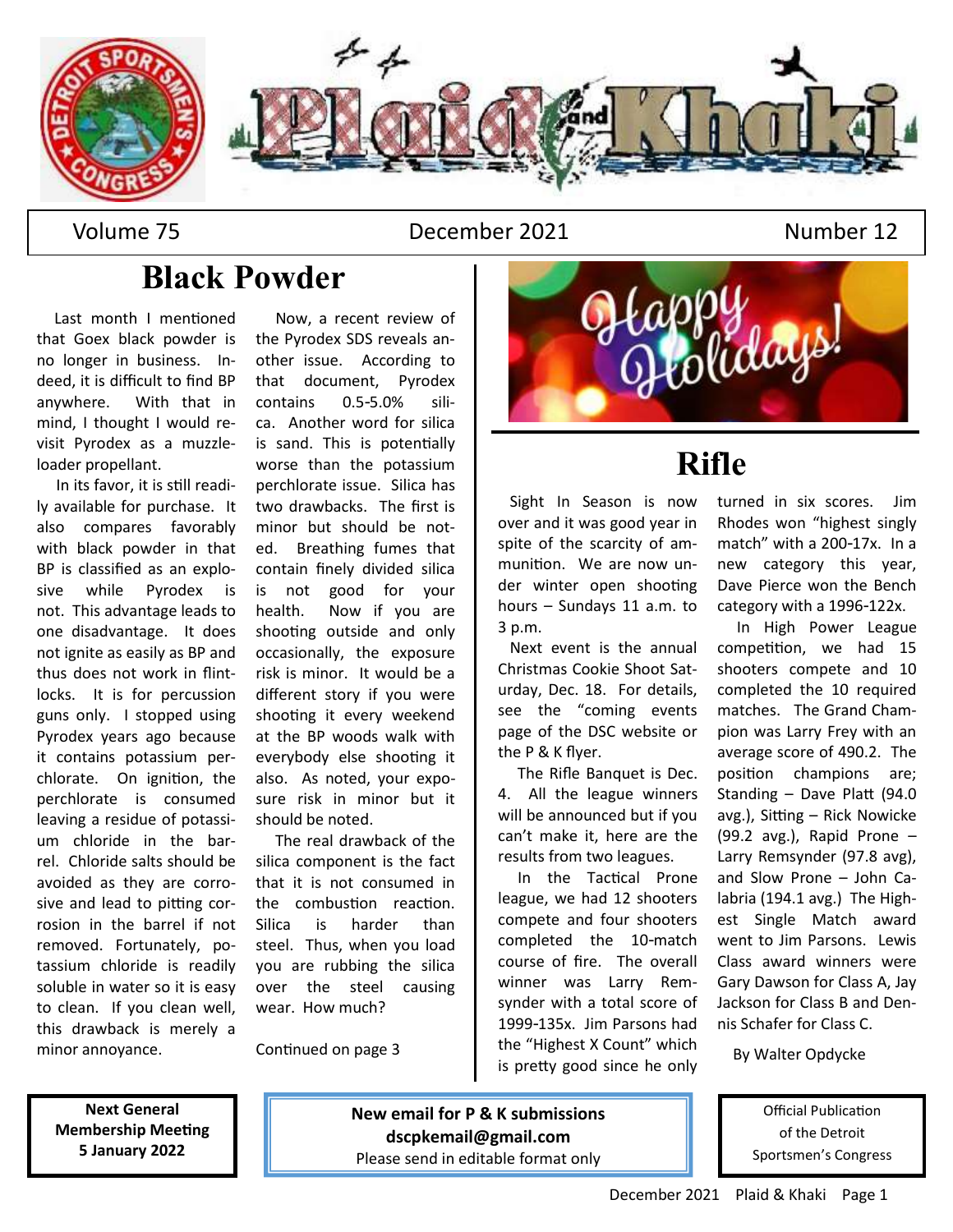#### **Plaid & Khaki**

Official newsletter and published monthly by

**Detroit Sportsmen's Congress**

#### **DSC CONTACTS**

**Operations Manager:**  *Bonnie Palmer*

**Asst. Manager:** *Sherry Studer*

Office Hours: 8 a.m.-4 p.m. Mon - Fri Wed 8 a.m.-8 p.m. 586-739-3500 Fax: 586-739-7704 Website: www.dscweb.org E-mail: dscoffice@gmail.com

**Skeet, Trap & Pro Shop** *Open* Wed, Thur 10 a.m.-6p.m. Sat-Sun 10 a.m.-4 p.m. **586-739-3502**

**Sporting Clays & 5-Stand** *Leah Hunawill* **(Nov-Mar)** Wed, Thur, Sat & Sun 10 a.m.-4 p.m. **(Apr-May)** Wed & Thur 10 a.m.-5 p.m. Sat & Sun 10 a.m.-4 p.m. **(Jun-Sep)** Wed & Thur 10 a.m.-6 p.m. Sat & Sun 10 a.m.-4 p.m. **(Oct)** Wed & Thur 10 a.m.-5 p.m. Sat & Sun 10 a.m.-4 p.m. **586-739-2210**

**Clubhouse** *Ellen Studer* Wed—Fri 5 p.m.-10 p.m. Sat 11 a.m.-6 p.m. . Sun 12-6 p.m. **586-739-3501**

**Kitchen** Wed—Fri 5 p.m.-9 p.m. Sat-Sun 11 a.m.-5 p.m.

**DSC Campgrounds Horseshoe Lake: Campground Manager** *William O'Connell* 1050 Oakwood Road Oxford, MI 48371-0262 **248-628-3859 Fax: 248-628-2123**

**Please address changes to the P & K Committee dscpkemail@gmail.com**

## **DSC Officers and Directors**

**President Secretary**

**1st Vice President Chairman of the Board** Dave Pierce **Director** Jim Estes Joe Lupi (Education & Cowboy) Tad Blankenburg

Term thru 2022 Term thru 2021 **Director**

Jim Rhodes Dean Burnett **Director**

Tim Young

Term thru 2023 **Director (Parliamentarian) Director** Don Purdie

**Director** Bob Savo Sam Goldwater **Paul Koehn Dave Duey** Dave Duey

**Director/Sergeant-at-Arms**

(Rifle, Women of Aim)  $\boxed{=}$  Joe Lupi

**2nd Vice President**<br> **2nd Vice President**<br> **2nd Vice President**<br> **2nd Vice President**<br> **2nd Vice President**<br> **2021**<br> **2021**<br> **2022**<br> **2022**<br> **2022**<br> **2022**<br> **2022**<br> **2023**<br> **2023**<br> **2023**<br> **2023**<br> **2023**<br> **2023**<br> **2023**<br> Term thru 2021 **C** Emil Silarski **C** Director (Safety) **Communist Communist Communist Communist Communist Communist Communist Communist Communist Communist Communist Communist Communist Communist Communist Communist Communist Communist Communist Communist Communist Co** Term thru 2022 **Trustee** Life Membership ) (Camping)

**Treasurer** Term thru 2022 **Director Director** Bill Saylor Christine Tonegatto-Salo Stan Surratt **Trustee** (Facebook, Juniors (Skeet & Trap) Term thru 2022 Tom Murphy The Muslem & Clubhouse)

> Mert Wreford (Archery) (Blackpowder)

**Director** (Sporting Clays) (Membership & Show, Term thru 2022 Term thru 2022 Conservation)

(Pistol)

## **Committee Chairs and Co-Chairs**

**Archery/Junior Archery Cowboy Action Junior Shotgun Safety** Dean Burnett Joe Lupi Rick Stanfield Jim Rhodes 586-372-7092 248-549-1075 248-568-0857 [dabarcher@att.net](mailto:dabarcher@att.net) [lupij@wowway.com](mailto:lupij@wowway.com) **Life Membership**

**Lead Ranger ~ Camping Hunter Education Planning & Grounds** Ken Peters Brian Matthews Chris Tomkow Jim Estes DSCwebmaster@gmail.com 586-739-3500 586-739-3500 248-709-5254

586-739-3500 586-247-7266 248-462-9500

**Black Powder CCW/CPL Personal Prot.** 248-709-5254 Chris Tomkow Gerry Ridener **Bob Savo** 687 September 2014 12:33 September 2014 12:33 September 2014 13:34 586-739-3500 248-651-8667 **Membership & Show**

**Camping Campion Campion Communist Communist Campion Campion Campion Campion Campion Communist Communist Communist Communist Communist Communist Communist Communist Communist Communist Communist Communist Communist Communi** Larry Martin 586-634-4240 **Plaid & Khaki** 248-835-4506 joevallone@aol.com dscpkemail@gmail.com

Vacant Bill Malopolski Stan Surratt 586-292-0926

**Conservation Junior Rifle Rifle Work Hours** David Duey Don Szlezyngier Dave Carbery Mike Schany 248-891-3456 586-263-6860 248-521-8157 586-784-9830

[gridener66@gmail.com](mailto:gridender66@gmail.com) David Duey **Sporting Clays** Education 248-891-3456 Dennis McKeough

Jim Estes **Skeet & Trap**

**Website**

**Women of Aim Clubhouse Junior Pistol Pistol** Vada Billings

Corey Salo<br>
Women of Aim)<br>
Director<br>
Director<br>
Emil Silarski<br>
(Website &<br>
Membership )<br>
Camping

**Term thru 2021**

**Term thru 2022**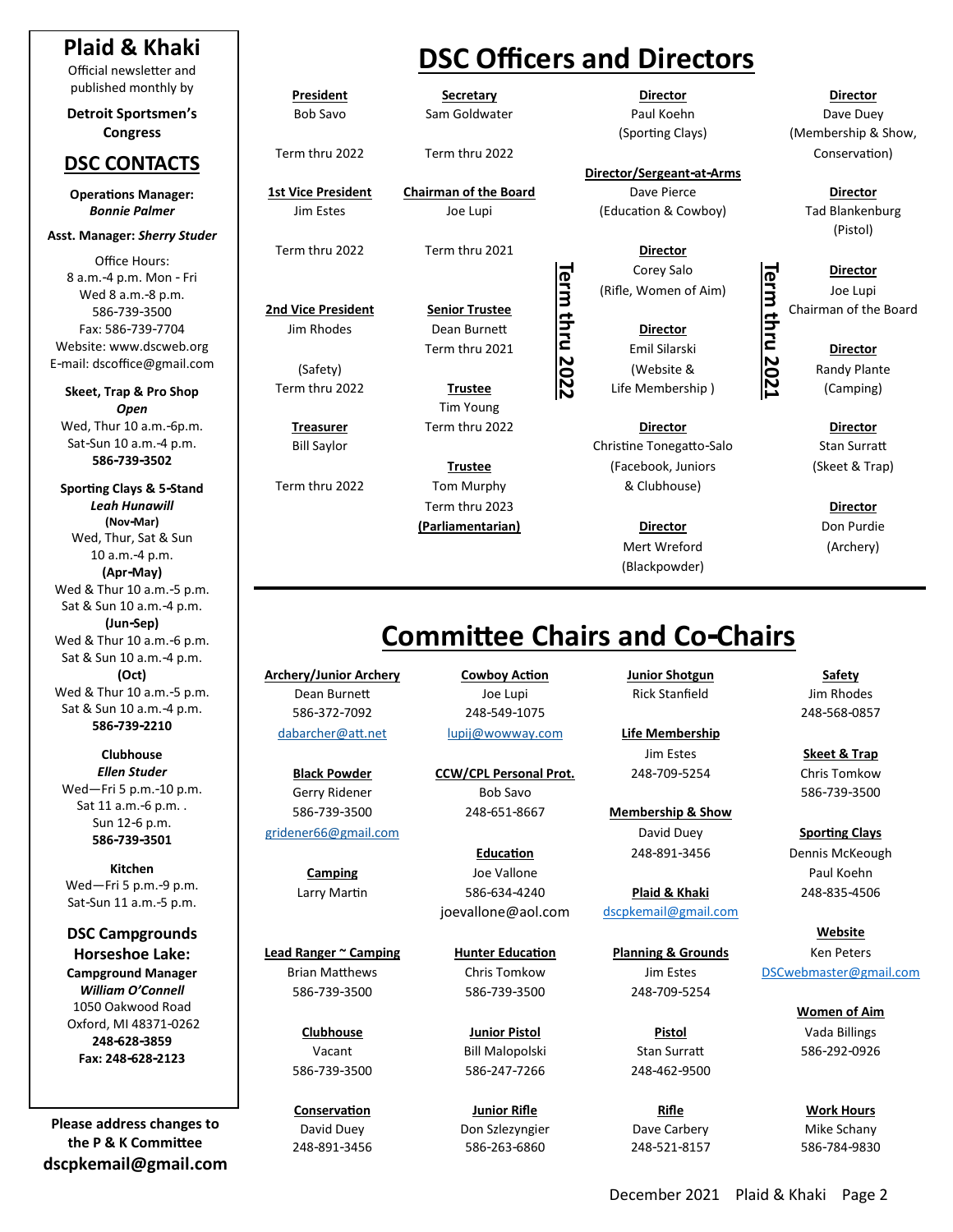#### **P & K Committee**

Christine Tonegatto-Salo Chairperson/ Publisher Corey Salo, Publisher Angie Farmer, John Krisfalusi Mailing Team

#### **AFFILIATED WITH:**

Amateur Trap Association AR<sub>V</sub>C Civilian Marksmanship Program Clinton River Watershed Council Ducks Unlimited Gun Owners of America International Practical Shooters Confederation MARVAC Michigan Archery Association Michigan Bow Hunters Michigan Coalition for Responsible Gun Owners Michigan Rifle & Pistol Assoc. Michigan Skeet Association Michigan Trap Association National Field Archery Assoc, National Muzzleloaders Rifle Association National Rifle Association National Skeet Shooting Assoc. National Sporting Clays Assoc. National Wild Turkey Federation Safari Club International - Detroit Chapter Single Action Shooting Society TriCounty Archery Association United States Practical Shooting Association Wolverine Rangers USA Archery USA Shooting

**Email for P & K submissions dscpkemail @gmail.com** Please send in editable format only Include photos when available



**WISHING EVERYONE A VERY MERRY CHRISTMAS AND HAPPY NEW YEAR FROM THE COWBOY COMMITTEE** 

#### **Darrel Dove**

Darrel was a long time member and very active in the rifle committee. Member since 2015.

#### **Dennis Koski**

Dennis was an active shooter at the DSC. Member since 1994.

#### **Cleddiss Puckett**

Cleddiss was a DSC life member and former 2nd vice president for many years. Member since 1998.

#### **Ted Zolnoski**

Ted was a life member active with the shotgun sports. He was also classic car enthusiast. Member since 1993

## **Black Powder cont.**

#### Continued from page 1

 Well, if you are modern muzzleloader hunter and you are shooting 20 rounds a year, its probably not worth worrying about. But if you are shooting 300-500 rounds a year it could definitely be a problem. I don't want to find out so I will stick with black powder.

day with lots of sleet. We had five participants for this 15-shot event. The author finished first with 12 hits and was forced to supply bean soup for all the contestants. The soup was good but they said I need more practice at it and bring it again for next month. The next BP woods walk is December 12.

By Walter Opdycke

The November BP woods walk was a cold grey overcast



A distressed Great Horned Owl was found on the Sporting Clays course by Dave Oles. The owl was just sitting out in open and did not fly away when approached. A rescue agency was called to care for the owl. The worker who came to get the owl said it was malnourished. Unfortunately, we later found out the owl did not survive.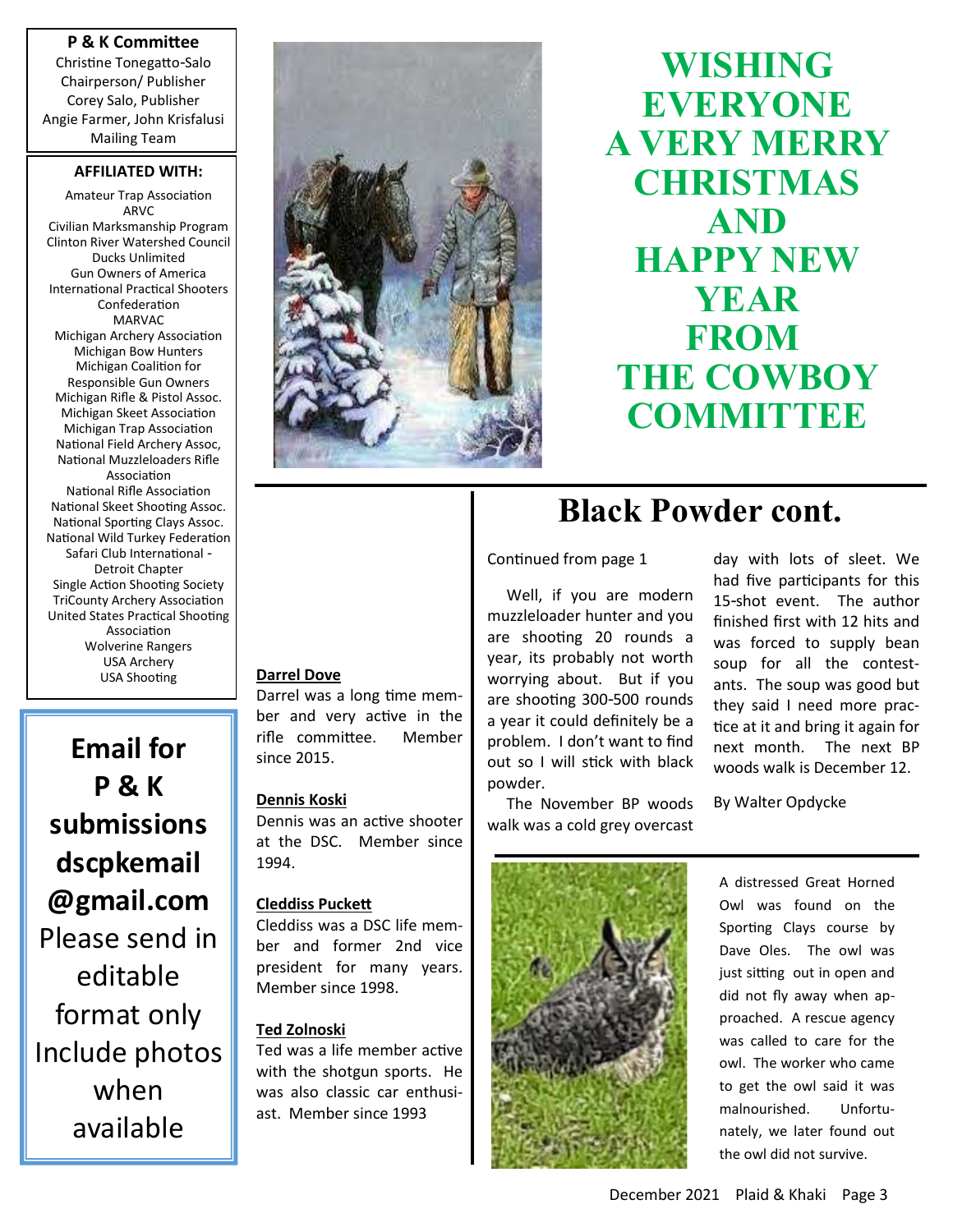

# **DSC ARCHERY'S ANNUAL** "TOYS FOR TOT'S" **3D SHOOT (30 Targets)**

## **Sunday Dec. 5, 2021**

9 a.m. to 3 p.m.

**Donate a new** unwrapped toy

\$10 suggested minimum value

**Shoot for One Dollar Register in Clubhouse** 



## **TOYS THAT ARE NOT ACCEPTED:**

TOY GUNS (NERF ETC.), PLAYDOUGH, BUBBLES, **AEROSOL BASED TOYS (AIR HORNS ETC.) AND ANY SIMILAR TOY ITEMS** 

**Detroit Sportsmen's Congress** 49800 Dequindre Rd, Shelby Twp., Ml. Phone – 586-739-3500 Clubhouse open at 8 a.m.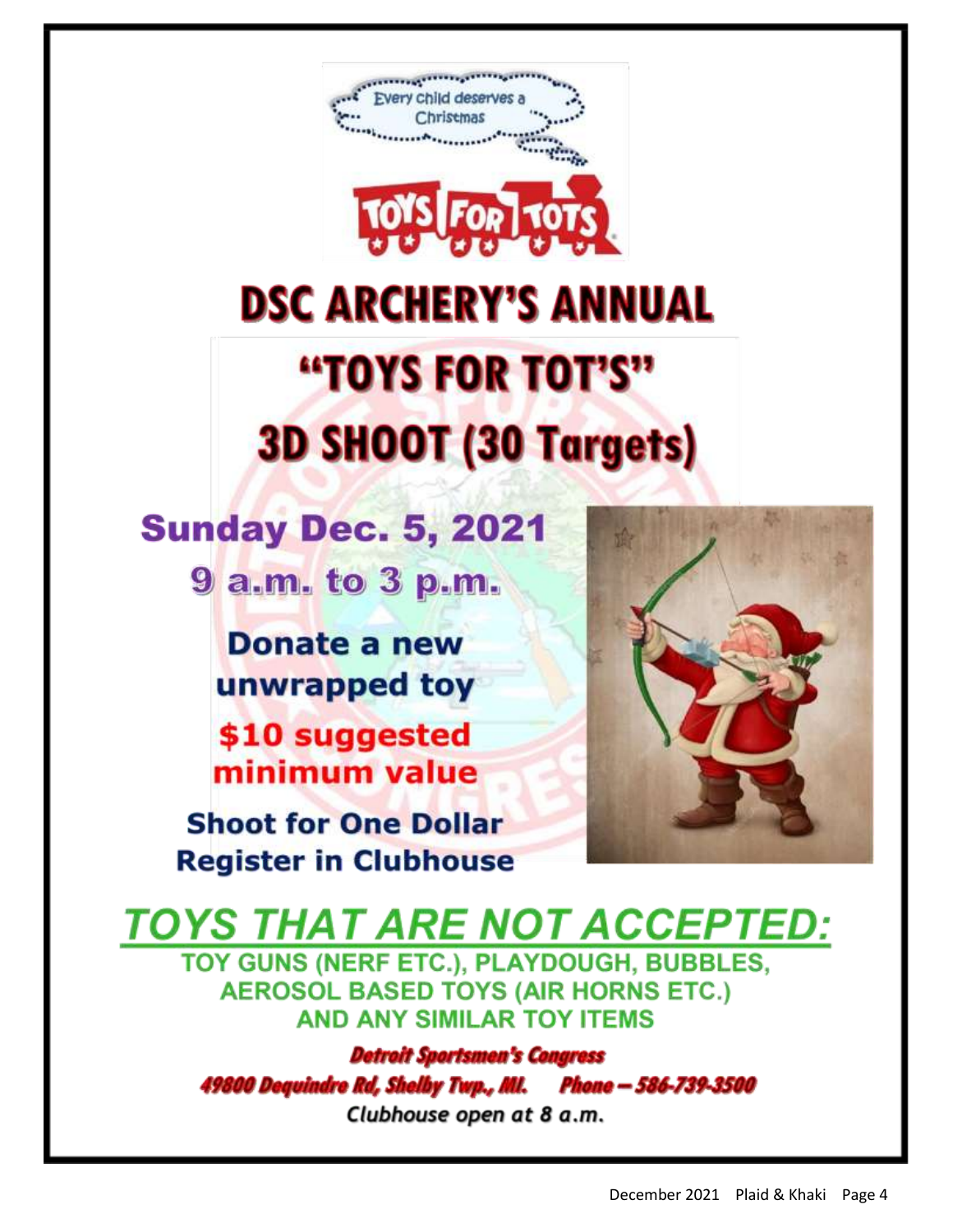## **Detroit Sportsmen's Congress BASIC ARCHERY CLASS**

### *Are you interested in archery?*

If so, enroll in our Basic Archery Class. The class is held in our new spacious archery range. For additional information please call the office @ (586) 739-3500

Dates: Jan. 15, 22, 29, Feb. 5, 12, 19, 26, March 5 & 12. March 19 is a fun shoot and banque**t**

Location: North side of pole barn, near the clubhouse. Time: 11 a.m. to 1:30 p.m.

Objectives: The objective is to teach the basic knowledge, skills and attitude necessary for the safe and proper use of archery tackle. This course is designed and intended for juniors, but adults are welcome. We provide archery training in the following: The different types of archery – proper form for shooting - safety development of mental preparation. Class is open to all ages and genders. All instruction is under the direction and supervision of certified instructors.

Fee: DSC Members \$70 Guests: \$120 (payable on the first day of class)

Equipment: All archery equipment provided, including personal safety equipment (arm guard, tab or glove).

Registration: If you email the form without the parental signature please bring the signed parental consent form with you on the day of class or you can sign the first day of class. *Must have the parental consent signed to participate.* Payment due first day of class.

| Parental Consent Signature: 2008 2009 2010 2020 2021 2021 2022 2023 2024 2022 2023 2024 2022 2023 2024 2022 20 |                                                     |                             |  |
|----------------------------------------------------------------------------------------------------------------|-----------------------------------------------------|-----------------------------|--|
|                                                                                                                |                                                     |                             |  |
| Archery Beginner: __________________ Experienced: _______________                                              |                                                     |                             |  |
| DSC Member # ____________Guest: _______                                                                        |                                                     |                             |  |
|                                                                                                                |                                                     | D.S.C. 49800 Dequindre Road |  |
|                                                                                                                | Utica, Michigan 48317 (586) 739-3500 www.dscweb.org |                             |  |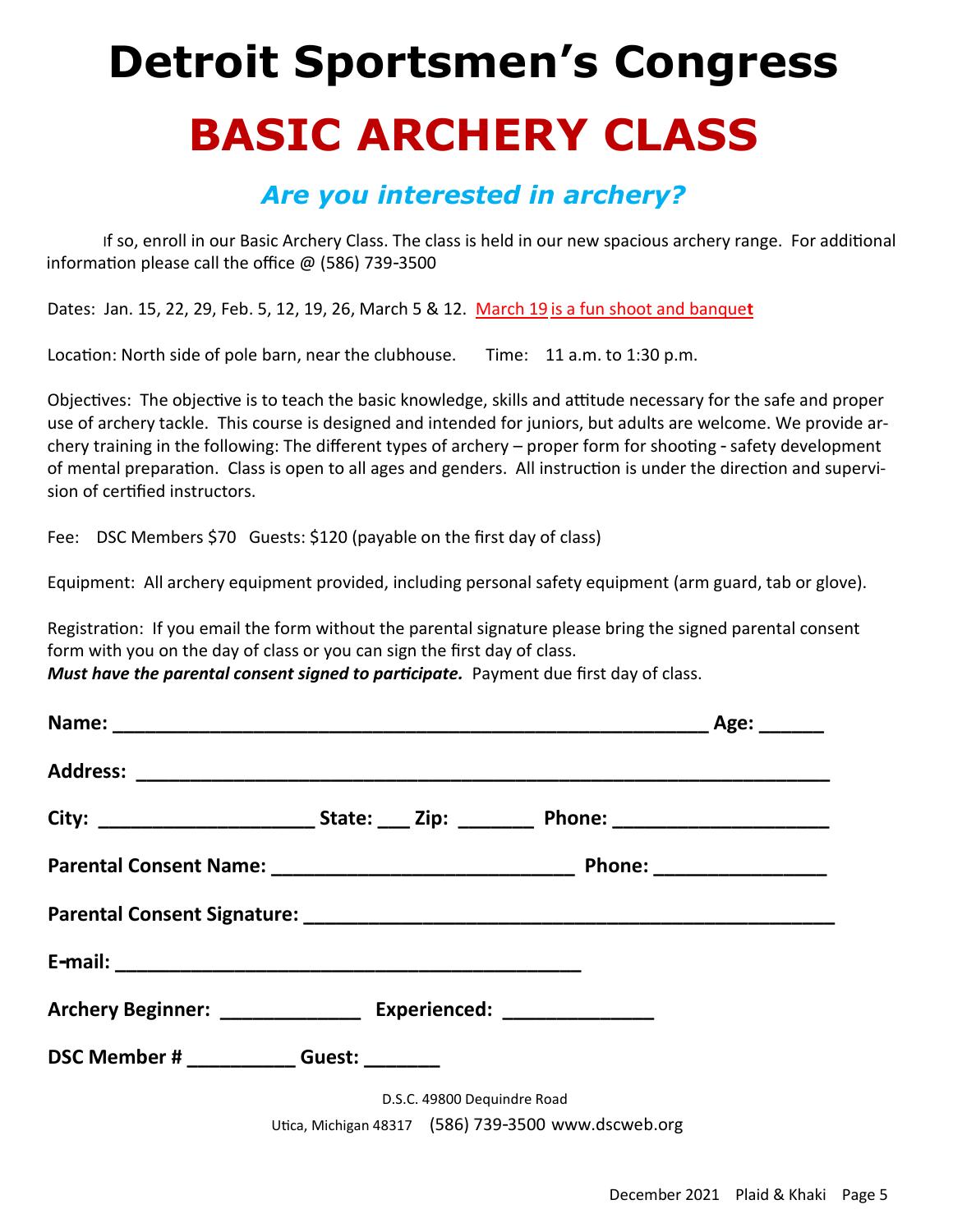#### **RANGE OPEN SHOOTING HOURS**

**Archery 3D (Apr - Sep)** Sat & Sun 9 a.m. to 3:30 p.m.

**Black Powder Tue** 9 a.m.—3 p.m. **Mon** 6 p.m. - Dusk

**Cowboy Action (Apr-Oct) Sat** 10 a.m.-2 p.m. **(Nov-Mar) Sat** 10 a.m.-12 p.m. **(May-Sep) Wed** 6 p.m.-Dusk

**Pistol Fri** 10 a.m.-2 p.m. **Sat-Sun** 10 a.m.-2 p.m. **586-739-3502**

**Rifle (May-Sep) Sat-Sun** 11 a.m.-4 p.m. **(Dec-Apr) Sun** 11 a.m.-3 p.m. **(Oct-Nov)**  Check website or sight-in flyer for dates and times

**Skeet /Trap & Pro Shop Wed & Thur.** 10 a.m.-6 p.m. **Sat-Sun** 10 a.m.-4 p.m. **586-739-3502**

**Sporting Clays/5-Stand (Nov-Mar) Wed, Thur, Sat & Sun**  10 a.m.-4 p.m. **(Apr-May) Wed & Thur** 10 a.m.-5 p.m. **Sat & Sun** 10 a.m.-4 p.m. **(Jun-Sep) Wed & Thur** 10 a.m.-6 p.m. **Sat & Sun** 10 a.m.-4 p.m. **(Oct) Wed & Thur** 10 a.m.-5 p.m. **Sat & Sun** 10 a.m.-4 p.m. **586-739-2210**

### **December 2021**

| Sunday                                                                                                                                  | Monday                                                                                                                                                                                                    | Tuesday                                                 |
|-----------------------------------------------------------------------------------------------------------------------------------------|-----------------------------------------------------------------------------------------------------------------------------------------------------------------------------------------------------------|---------------------------------------------------------|
|                                                                                                                                         |                                                                                                                                                                                                           |                                                         |
| <b>S&amp;T Fun Shoot &amp; Potluck</b><br>See Page 10                                                                                   | <b>BA - Barn</b><br><b>BR</b> - Basement Range<br><b>CG - Camp Ground</b><br><b>CH - Clubhouse</b><br>DP - Delaney Park<br><b>PO - Pistol Outdoor</b><br>RR - Rifle Range<br><b>SG - Shotgun Building</b> |                                                         |
|                                                                                                                                         | 5<br>6                                                                                                                                                                                                    | 7                                                       |
| Sporting Clays 10am-3:30pm<br>Skeet/Trap Open 10am-4pm<br>Open Rifle 11am-3pm RR<br>Open Pistol 10am-12pm BR<br>Junior Shotgun 12pm-2pm | Small Bore 2pm-4pm BR<br>Open Pistol 6pm to 8pm BR                                                                                                                                                        | Mini-Rendezvous 9am-3pm DP<br>USPSA Practice 5pm-8pm BR |
| S&T Xmas Fun Shoot 10am-4pm                                                                                                             |                                                                                                                                                                                                           |                                                         |
| CPL Class 12pm-3pm BR                                                                                                                   | Pistol Meeting 7pm-8pm SG                                                                                                                                                                                 |                                                         |
|                                                                                                                                         | 12<br>13                                                                                                                                                                                                  | 14                                                      |
| Sporting Clays 10am-3:30pm                                                                                                              | Small Bore 2pm-4pm BR                                                                                                                                                                                     | Mini-Rendezvous 9am-3pm DP                              |
| Skeet/Trap Open 10am-4pm                                                                                                                | Open Pistol 6pm to 8pm BR                                                                                                                                                                                 | USPSA Practice 5pm-8pm BR                               |
| Open Rifle 11am-3pm RR                                                                                                                  |                                                                                                                                                                                                           |                                                         |
| Open Pistol 10am-2pm BR                                                                                                                 |                                                                                                                                                                                                           |                                                         |
| Junior Shotgun 12pm-2pm                                                                                                                 |                                                                                                                                                                                                           |                                                         |
| New Member Orient 1pm CH                                                                                                                |                                                                                                                                                                                                           |                                                         |
| BP WW Shoot Reg 10:00-11:30                                                                                                             |                                                                                                                                                                                                           |                                                         |
| Inter. CPL Practice 5-7pm BR                                                                                                            |                                                                                                                                                                                                           |                                                         |
|                                                                                                                                         | 19<br>20                                                                                                                                                                                                  | 21                                                      |
| Sporting Clays 10am-3:30pm                                                                                                              | Small Bore 2pm-4pm BR                                                                                                                                                                                     | Mini-Rendezvous 9am-3pm DP                              |
| Skeet/Trap Open 10am-4pm                                                                                                                | Open Pistol 6pm to 8pm BR                                                                                                                                                                                 | USPSA Practice 5pm-8pm BR                               |
| Open Rifle 11am-3pm RR                                                                                                                  |                                                                                                                                                                                                           |                                                         |
| No OPEN Pistol                                                                                                                          |                                                                                                                                                                                                           |                                                         |
| Junior Shotgun 12pm-2pm                                                                                                                 |                                                                                                                                                                                                           |                                                         |
| USPSA Match 8am-4pm BR                                                                                                                  |                                                                                                                                                                                                           |                                                         |
|                                                                                                                                         | 26<br>27                                                                                                                                                                                                  | 28                                                      |
| Sporting Clays CLOSED                                                                                                                   | Open Pistol 6pm to 8pm BR                                                                                                                                                                                 | Mini-Rendezvous 9am-3pm DP                              |
| Skeet/Trap CLOSED                                                                                                                       | Small Bore 2pm-4pm BR                                                                                                                                                                                     | USPSA Practice 5pm-8pm BR                               |
| Open Rifle 11am-3pm RR                                                                                                                  |                                                                                                                                                                                                           |                                                         |
| No OPEN Pistol                                                                                                                          |                                                                                                                                                                                                           |                                                         |
|                                                                                                                                         | <b>OFFICE</b><br><b>CLOSED</b><br><b>BOD Meeting 6:30pm TBD</b>                                                                                                                                           |                                                         |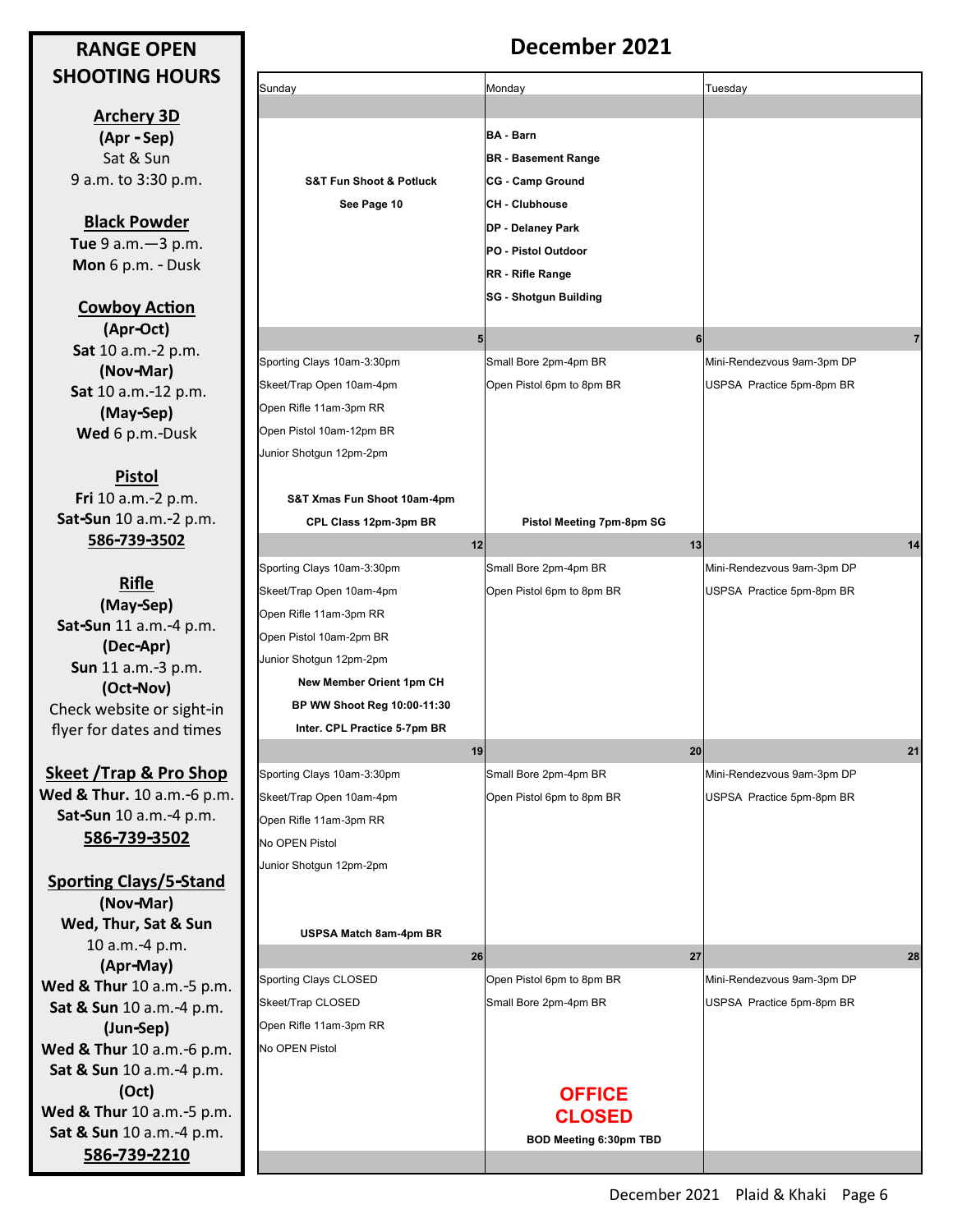#### We try to be accurate with this Calendar. Changes are sometimes missed, please call to verify before heading out to the club.

| Wednesday                  | Thursday                      | Friday                    | Saturday                       |
|----------------------------|-------------------------------|---------------------------|--------------------------------|
|                            |                               | 3                         |                                |
| Sporting Clays 10am-4:00pm | Sporting Clays 10am-4:00pm    | Open Pistol 10am - 2pm BR | Sporting Clays 10am-3:30pm     |
| Skeet/Trap Open 10am-6pm   | Skeet/Trap Open 10am-6pm      | Jr. Pistol 6-7:30 BR      | Skeet/Trap Open 10am-4pm       |
| PPC Practice 6pm-9pm BR    | Bullseye 5pm-8:30pm BR        | Jr. Rifle 7:30pm BR       | Open Pistol 10am-2pm BR        |
|                            |                               | Open Archery/Joad 6pm-8pm | USPSA Pract 2:30pm-5:30pm BR   |
|                            |                               |                           | Cowboy Practice 10am-12pm      |
|                            |                               |                           |                                |
|                            |                               |                           |                                |
| General Membership Mtg.    |                               |                           |                                |
| 8pm TBD                    | Rifle Meeting 7:30pm CH       |                           | <b>Rifle Banquet 7pm CH</b>    |
|                            | $\bf 8$<br>9                  | 10                        | 11                             |
| Sporting Clays 10am-4:00pm | Sporting Clays 10am-4:00pm    | Open Pistol 10am - 2pm BR | Sporting Clays 10am-3:30pm     |
| Skeet/Trap Open 10am-6pm   | Skeet/Trap Open 10am-6pm      | Jr. Pistol 6-7:30 BR      | Skeet/Trap Open 10am-4pm       |
| PPC Practice 6pm-9pm BR    | Bullseye 5pm-8:30pm BR        | Jr. Rifle 7:30pm BR       | Open Pistol 10am-2pm BR        |
|                            |                               |                           | USPSA Pract 2:30pm-5:30pm BR   |
|                            |                               | Open Archery/Joad 6pm-8pm |                                |
|                            |                               |                           | Cowboy Practice 10am-12pm      |
|                            |                               |                           |                                |
|                            | <b>S&amp;T Meeting 6pm CH</b> |                           | Sporting Clays Banquet 5pm     |
|                            | <b>WOA Mtg. 7:00 SG</b>       |                           | Dinner 5:45pm                  |
| 15                         | 16                            | 17                        | 18                             |
| Sporting Clays 10am-4:00pm | Sporting Clays 10am-4:00pm    | Open Pistol 10am - 2pm BR | Sporting Clays 10am-3:30pm     |
| Skeet/Trap Open 10am-6pm   | Skeet/Trap Open 10am-6pm      | Jr. Pistol 6-7:30 BR      | Skeet/Trap Open 10am-4pm       |
| PPC Practice 6pm-9pm BR    | Bullseye 5pm-8:30pm BR        | Jr. Rifle 7:30pm BR       | Open Pistol CLOSED             |
|                            |                               | Open Archery/Joad 6pm-8pm | USPSA Setup 8:00am-4:00pm BR   |
|                            |                               |                           |                                |
|                            |                               |                           |                                |
|                            |                               |                           | Xmas Cookie Shoot RR 10am-12pm |
| Black Powder Mtg. 7pm CH   |                               |                           | Cowboy Meeting 10am DP         |
| 22                         | 23                            | 24                        | 25                             |
| Sporting Clays 10am-4:00pm | Sporting Clays 10am-4:00pm    | Christmas                 |                                |
| Skeet/Trap Open 10am-6pm   | Skeet/Trap Open 10am-6pm      |                           |                                |
| PPC Practice 6pm-9pm BR    | Bullseye 5pm-8:30pm BR        |                           |                                |
|                            |                               |                           |                                |
|                            |                               |                           |                                |
|                            |                               |                           |                                |
|                            |                               | <b>OFFICE</b>             |                                |
|                            |                               | <b>CLOSED</b>             |                                |
| 29                         | 30                            | 31                        | <b>January 1, 2022</b>         |
| Sporting Clays 10am-4:00pm | Sporting Clays 10am-4:00pm    |                           |                                |
| Skeet/Trap Open 10am-6pm   | Skeet/Trap Open 10am-6pm      |                           |                                |
|                            |                               |                           |                                |
|                            |                               |                           |                                |
|                            |                               |                           |                                |
|                            |                               |                           |                                |
|                            |                               | <b>OFFICE</b>             |                                |
|                            |                               | <b>CLOSED</b>             |                                |
|                            |                               |                           |                                |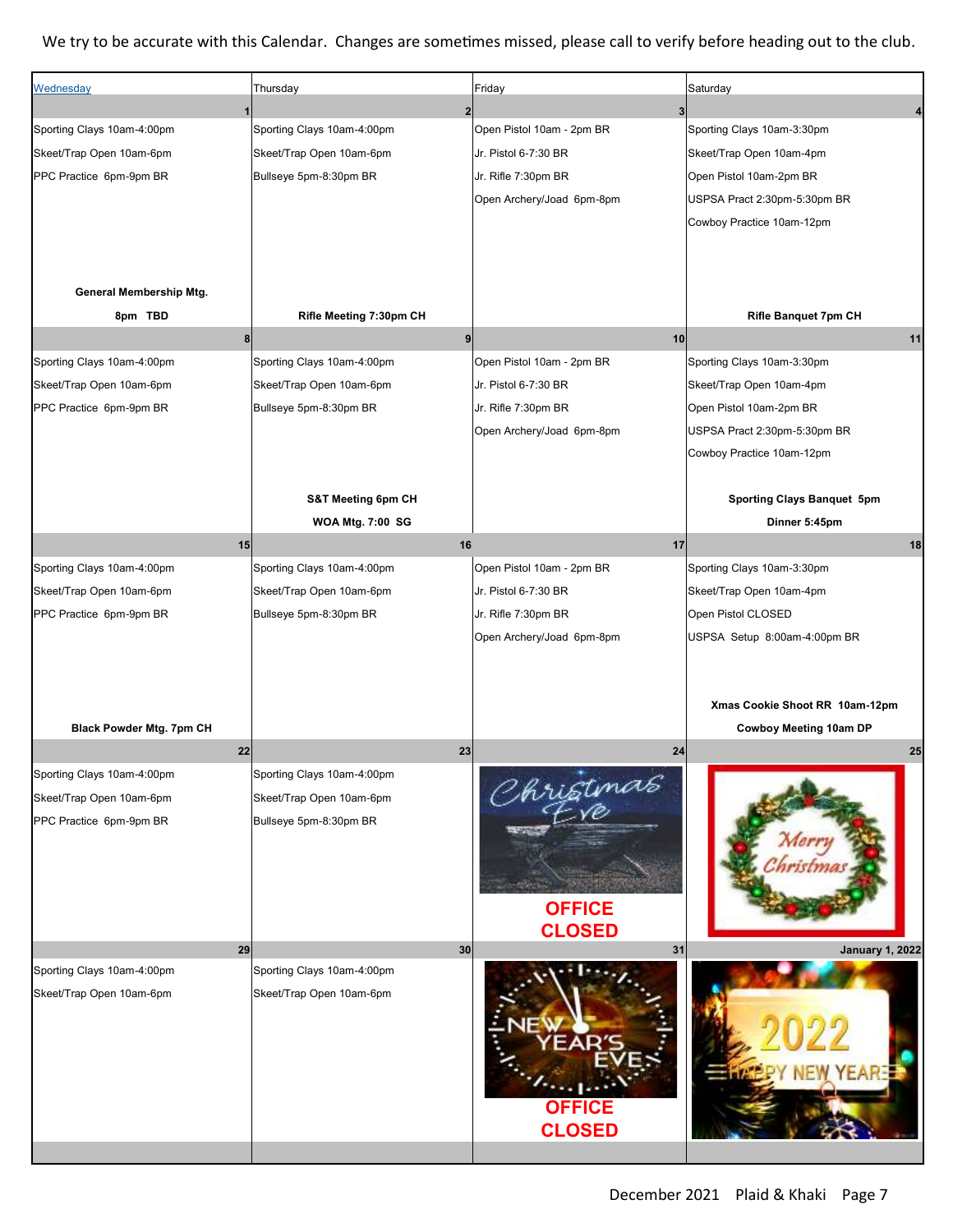

#### **LOCATION:**

#### *DETROIT SPORTSMEN'S CONGRESS*

49800 Dequindre Road, Utica, MI 48317 586-739-3500 (Shotgun range building)

#### **OBJECTIVES:**

The objective is to teach the basic knowledge, skills and attitude necessary for the safe and proper use of pistols. This course is designed and intended for juniors, 10 years and up.

The course is mandatory for juniors to participate in the DSC junior pistol program.

This course includes 12-hours of training on safety, gun parts, operation, ammunition, cleaning, storage, shooting fundamentals, pistol sports and activities. Additionally, students participate in live fire range exercises. All instruction is under the direction and supervision of NRA certified instructors.

#### **DATES & TIME:**

This is a six-week course held Friday evenings, 6 - 8 p.m. Dates: January 7 through February 11, 2022

#### **FEE:**

DSC Member \$50 Guest \$75 All classroom and shooting material provided.

**REGISTRATION:** (Registration required to ensure sufficient class materials) **Registration ends Jan 7. or when class is full (15 student limit)**

### *Open to the Public*

*PLEASE PRINT* Return form to address below, payment due first night of class.

| Name:                                |       | <b>Address:</b>                                                       |                                         |  |
|--------------------------------------|-------|-----------------------------------------------------------------------|-----------------------------------------|--|
| City:                                |       | State & Zip:                                                          |                                         |  |
| Email:                               |       | Phone:                                                                |                                         |  |
| Age:                                 | DSC#: |                                                                       |                                         |  |
| <b>Parental Consent (Print):</b>     |       |                                                                       |                                         |  |
| <b>Parental Consent Signature:</b>   |       |                                                                       |                                         |  |
| <b>Questions and Return form to:</b> |       | <b>Bill Malopolski</b><br>18161 25 Mile Road<br>Macomb, MI 48042-1759 | Phone: 586-247-7266<br>wamalo@gmail.com |  |
|                                      |       | <b>SPONSORED BY: DSC EDUCATION &amp; PISTOL COMMITTE</b>              |                                         |  |

E

**THS**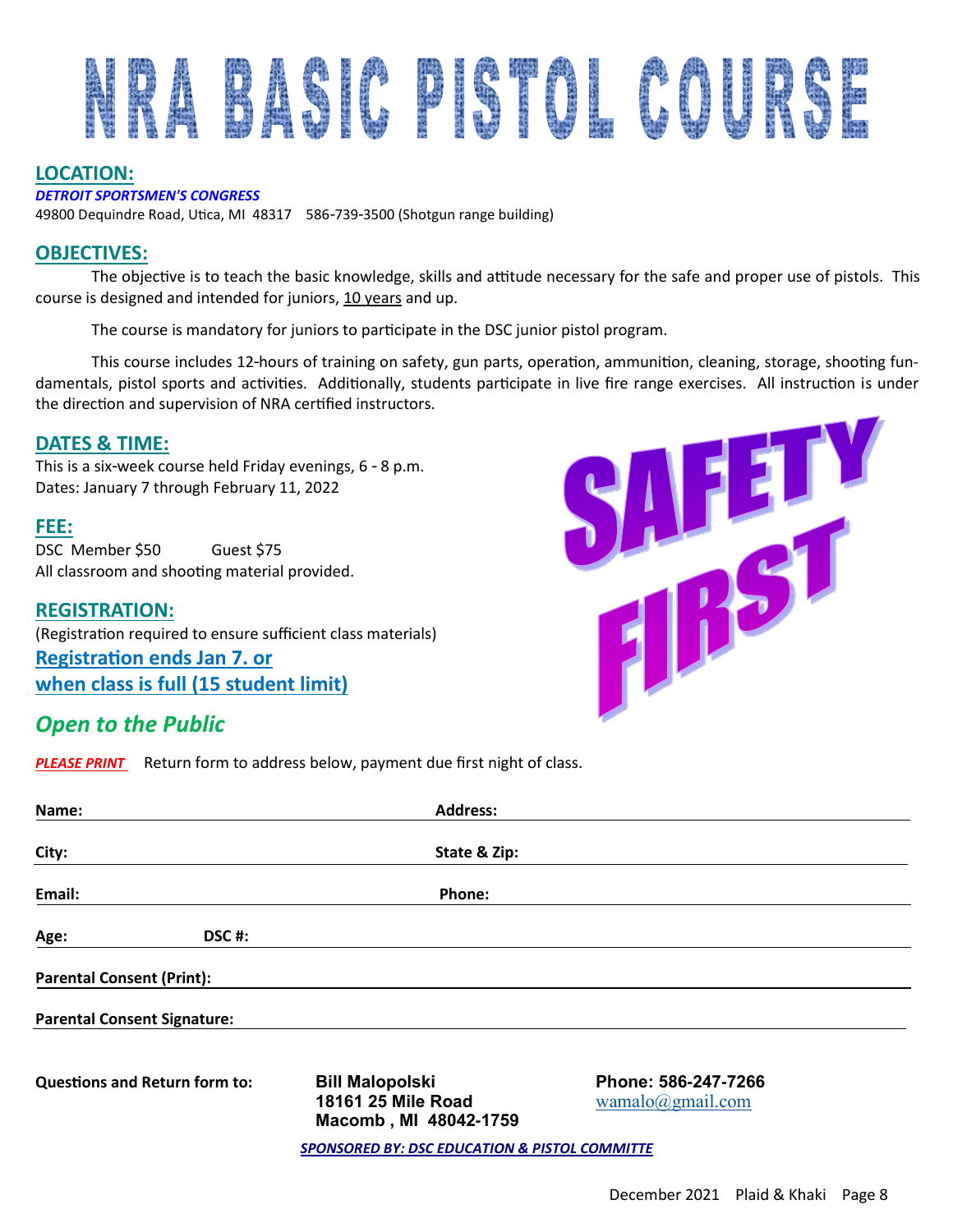|                           | <b>CPL/CCW Refresher Course</b>                                                                                                                                                                                                                                                                                                                                                                                                    |
|---------------------------|------------------------------------------------------------------------------------------------------------------------------------------------------------------------------------------------------------------------------------------------------------------------------------------------------------------------------------------------------------------------------------------------------------------------------------|
| LOCATION:                 | Detroit Sportsmen's Congress 49800 Dequindre Road, Shelby Twp., MI 48317 586-739-3500<br>(Shotgun range building)                                                                                                                                                                                                                                                                                                                  |
| <b>COURSE OBJECTIVES:</b> | Class required for those who have a current CPL license to renew their license.<br>Recommend taking this class 3-months prior to expiration.<br>Review changes to CPL and firearm laws.<br>Review fundamentals of handgun handling including, stance, aiming and shooting.<br>Includes structured practical handgun shooting exercises.                                                                                            |
| DATE & TIME:              | One night class 7 - 10 p.m. Dec. 14 or Jan. 18 check box for desired class.                                                                                                                                                                                                                                                                                                                                                        |
| COST:                     | Non DSC Member \$75 DSC Member \$60 Add \$25, if gun and ammo are required and check box.                                                                                                                                                                                                                                                                                                                                          |
| <b>REGISTRATION:</b>      | REGISTRATION REQUIRED. CLASS SIZE LIMITED. RETURN FORM TO ADDRESS BELOW, PAYMENT DUE AT CLASS.                                                                                                                                                                                                                                                                                                                                     |
| <b>NAME:</b>              |                                                                                                                                                                                                                                                                                                                                                                                                                                    |
|                           |                                                                                                                                                                                                                                                                                                                                                                                                                                    |
|                           |                                                                                                                                                                                                                                                                                                                                                                                                                                    |
|                           |                                                                                                                                                                                                                                                                                                                                                                                                                                    |
|                           | Email: Email: Email: (for confirmation/reminder only)                                                                                                                                                                                                                                                                                                                                                                              |
|                           | DSC Membership #: Return form to: Bob Savo, 53741 Tidal Lane, Shelby Twp., MI 48316<br>Phone: 248-651-8667 Or Email: rmsavo@ameritech.net                                                                                                                                                                                                                                                                                          |
| <b>LOCATION:</b>          | <b>CPL / CCW / NRA Basic Pistol/Personal Protection Course</b><br>DETROIT SPORTSMEN'S CONGRESS, 49800 DEQUINDRE ROAD, UTICA, MI 48317<br>Phone 586-739-3500<br>Class has been designed for those having prior handgun experience but no formal class                                                                                                                                                                               |
| <b>OBJECTIVES:</b>        | Class designed for BEGINNERS & those having little or no firearms training. Designed for the instructional needs and concerns of women.<br>Review Handgun Knowledge, Safe Gun Handling, Storage and Child Safety; Review Fundamentals of Handgun Shooting<br>Practical Range Handgun Shooting Exercises, Firearms and The Law - Includes CCW Certification<br>Introduction to Personal Protection in the Home                      |
|                           | Certified NRA & CCW Instructors and local Law Enforcement will teach this course. Review all of the fundamentals as well as practical<br>range experience in proper handling, aiming, and shooting of a handgun. Citizen's rights and responsibilities as it pertains to firearms will<br>be addressed. State Laws pertaining to purchase, transport, and concealed carry will be taught. Attendance earns NRA & CCW certificates. |
| <u>TIMES AND DATES:</u>   | (This is a five session course) Dec. 5 Basic Pistol #1 & 2 ~ 8:30 a.m. to 4:30 p.m. in the DSC Clubhouse<br>Dec. 6, 7 & 13; CPL portion ~ 7 p.m. until 10:30 p.m, Classes in the DSC Range Building                                                                                                                                                                                                                                |
| COST:                     | Non DSC Member \$250 DSC Member \$220                                                                                                                                                                                                                                                                                                                                                                                              |
| <b>TO REGISTER:</b>       | REGISTRATION IS REQ'D. CLASS SIZE IS LIMITED. RETURN FORM TO ADDRESS BELOW, PAYMENT DUE AT CLASS.                                                                                                                                                                                                                                                                                                                                  |
|                           |                                                                                                                                                                                                                                                                                                                                                                                                                                    |
|                           |                                                                                                                                                                                                                                                                                                                                                                                                                                    |
|                           |                                                                                                                                                                                                                                                                                                                                                                                                                                    |
|                           |                                                                                                                                                                                                                                                                                                                                                                                                                                    |
|                           |                                                                                                                                                                                                                                                                                                                                                                                                                                    |
|                           |                                                                                                                                                                                                                                                                                                                                                                                                                                    |
| <b>Start Dec. 5, 2021</b> | 53741 Tidal Lane, Shelby Twp., MI 48316<br>Phone: 248-651-8667 Or Email: rmsavo@ameritech.net                                                                                                                                                                                                                                                                                                                                      |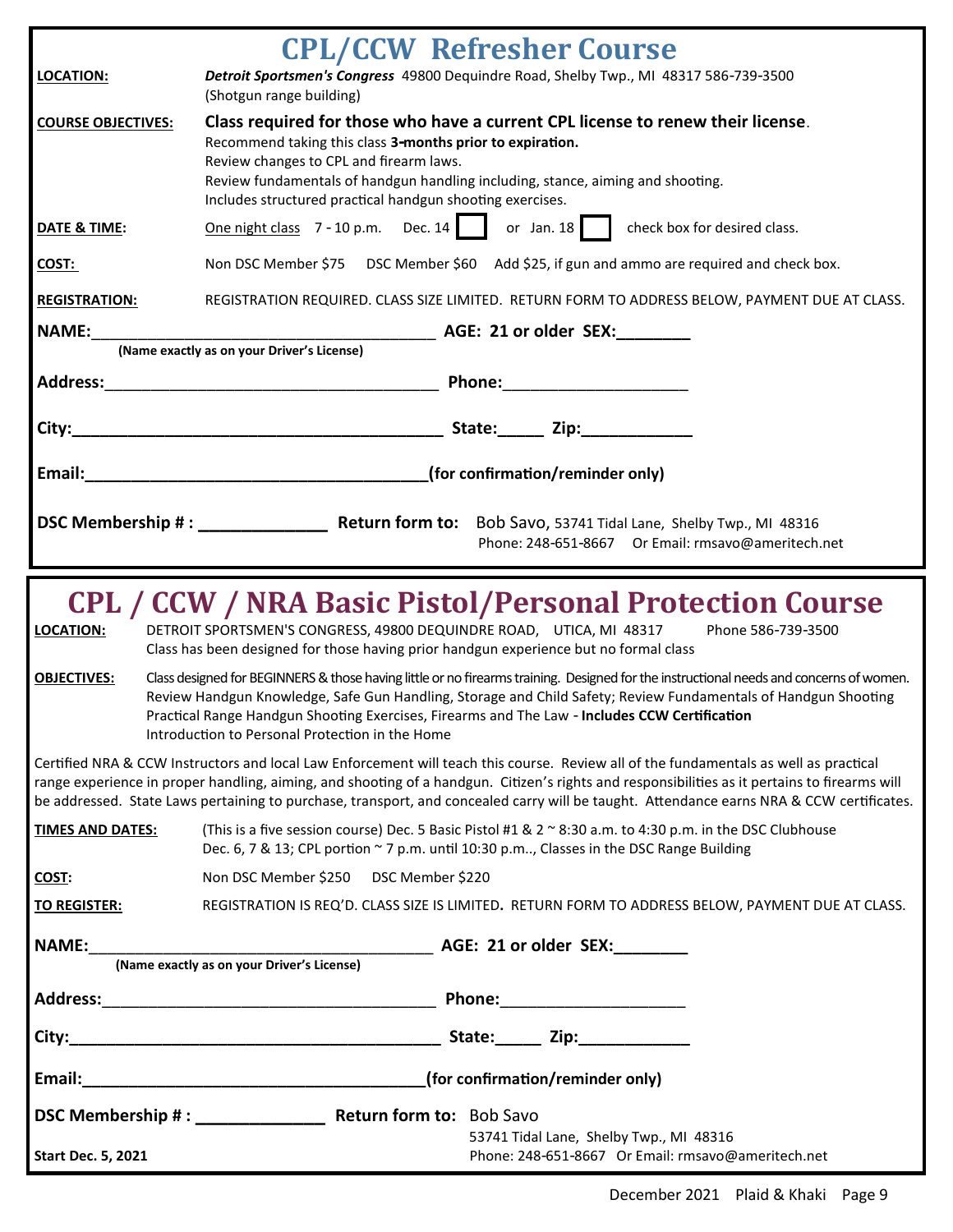## **DSC SKEET & TRAP CHRISTMAS FUN SHOOT CZ WOODCOCK G2 OVER UNDER SHOTGUN GIVE AWAY**

**ONE ENTRY PER REGISTERED SHOOTER** 

**PLEASE BRING YOUR FAVORITE DISH FOR OUR POT-LUCK CHRISTMAS EVENT**

DRAWING AT THE CLOSE OF THE EVENT PRIZES WILL ALSO BE AWARDED TO LEWIS CLASS WINNERS

#### **OPEN TO ALL DSC MEMBERS AND THEIR GUESTS**

MEMBER MUST BE ENTERED IN THE FUN SHOOT WITH THEIR GUESTS

#### **EVENT**

**100 TARGETS**- 25- SKEET, 25- WOBBLE TRAP, 25- 5-STAND + 25 TEAM FLURRY TEAM FLURRY – 2 SHOOTERS CHOSEN AT RANDOM – 50 TARGETS. YOUR SCORE WILL BE HALF THE TOTAL BROKEN Pay for your 4 rounds (100 targets) in the pro-shop on the day of the shoot

**WHERE**: SHOTGUN RANGE BUILDING, **WHEN**: SUNDAY, DEC. 5 **TIME**: 10 a.m.—4 p.m.



#### **PRE-REGISTRATION REQUIRED AT THE PRO-SHOP**

COST: \$25 CASH (NON-REFUNDABLE)

REGISTRATION DATES: NOV. 24,27,28 & DEC. 1, 2. NO REGISTRATION THE WEEKEND OF THE SHOOT LIMITED TO 34 PARTICIPANTS

| LOCATION:           | <b>CPL / NRA Personal Protection Course</b><br>DETROIT SPORTSMEN'S CONGRESS, 49800 DEQUINDRE ROAD, UTICA, MI 48317 Phone 586-739-3500<br>Class has been designed for those having prior handgun experience but no formal class                                                                                                                                                                                                       |  |  |  |
|---------------------|--------------------------------------------------------------------------------------------------------------------------------------------------------------------------------------------------------------------------------------------------------------------------------------------------------------------------------------------------------------------------------------------------------------------------------------|--|--|--|
| <b>OBJECTIVES:</b>  | Review Handgun Knowledge, Safe Gun Handling and Storage, Review Fundamentals of Handgun Shooting,<br>Practical Range Handgun Shooting Exercises, Firearms and The Law - Includes CPL Certification<br>Introduction to Personal Protection in the Home                                                                                                                                                                                |  |  |  |
|                     | Certified NRA & CCW Instructors & local Law Enforcement will teach this course. Review all of the fundamentals as well as practical range experi-<br>ence in proper handling, aiming, and shooting of a handgun. Citizen's rights & responsibilities as it pertains to firearms will be addressed. State<br>Laws pertaining to purchase, transport & concealed carry will be taught. Class attendance earn NRA and CPL certificates. |  |  |  |
|                     | <b>TIMES AND DATES:</b> (Three-session course) Evenings: Dec. 6, 7 & 13.                                                                                                                                                                                                                                                                                                                                                             |  |  |  |
|                     | All other classes run 7 to 10:30 p.m., in the DSC Shotgun range building.                                                                                                                                                                                                                                                                                                                                                            |  |  |  |
| COST:               | Non DSC Member \$100 DSC Member \$80 Add \$50, if gun & ammo are required and check box.                                                                                                                                                                                                                                                                                                                                             |  |  |  |
| <b>TO REGISTER:</b> | REGISTRATION REQUIRED. CLASS SIZE LIMITED. RETURN FORM TO ADDRESS BELOW, PAYMENT DUE AT CLASS.                                                                                                                                                                                                                                                                                                                                       |  |  |  |
|                     |                                                                                                                                                                                                                                                                                                                                                                                                                                      |  |  |  |
|                     | (Name exactly as on your Driver's License)                                                                                                                                                                                                                                                                                                                                                                                           |  |  |  |
|                     |                                                                                                                                                                                                                                                                                                                                                                                                                                      |  |  |  |
| City:               |                                                                                                                                                                                                                                                                                                                                                                                                                                      |  |  |  |
| Email:              | (for confirmation/reminder only)                                                                                                                                                                                                                                                                                                                                                                                                     |  |  |  |
| Start 12/6/21       | Phone: 248-651-8667 Or Email: rmsavo@ameritech.net                                                                                                                                                                                                                                                                                                                                                                                   |  |  |  |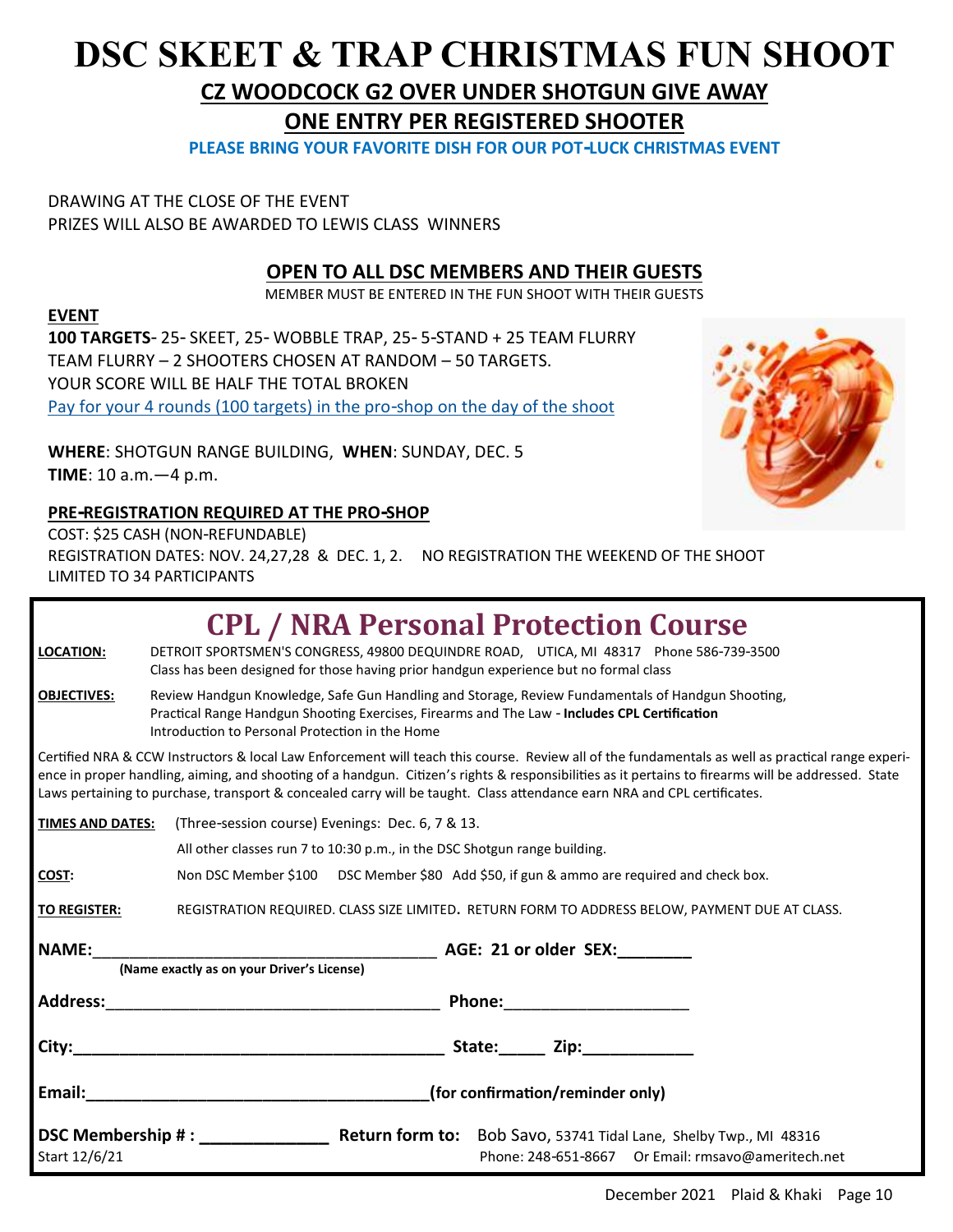## **D.S.C. 20th Annual Christmas Cookie Rimfire Rifle Shoot**





## **Rimfires, 17's, 22lr, 22 mags**

Saturday Dec. 18, 2021

**DSC RIFLE RANGE** 

10 a.m. to 12 p.m.

## **Course of Fire:**

25 Rounds Sitting Position  $\sim$  No Slings 50 yards

**Shooting categories: Junior Adult Iron Adult Scope** 

## Fees:

\$10 Adults **Juniors** \$5 Includes \$1 environmental fee Money Pot \$5

**Rifles and Ammo Provided or Bring Your Own** 





SMALLBORE - HIGH POWER SPORTING . SELHOUETTE

## **Public Welcome**

**Sponsored by the DSC Rifle Committee** 

**Detroit Sportsmen's Congress** 49800 Dequindre Road Utica, MI 48317 586-739-3500 Or contact Corey Salo 586-944-3600